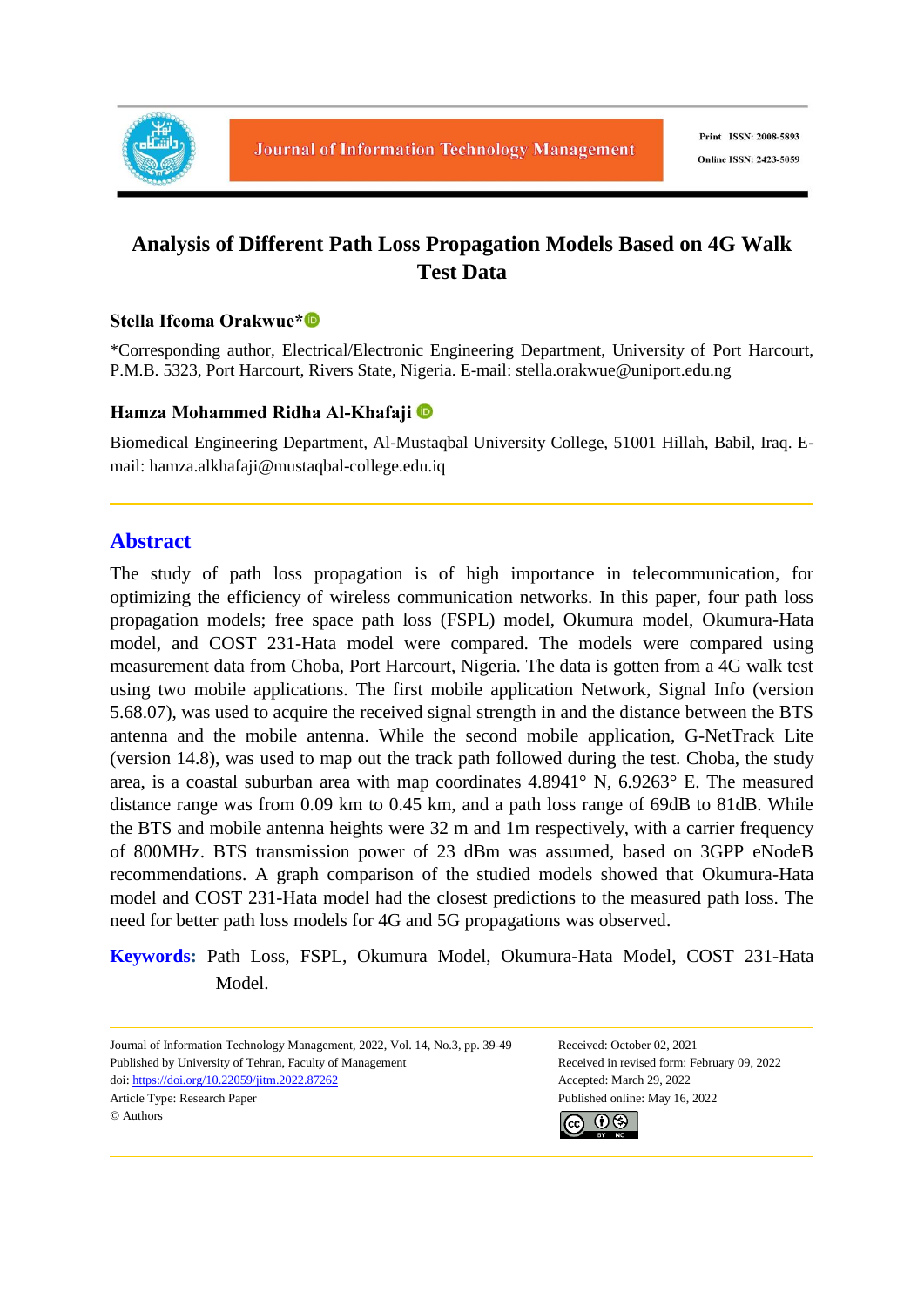## **Introduction**

Communication has always been a very important part of life. The advantages of faster and further communication have been well known for ages, and different techniques such as the use of loud sounds, fire on hills and lighthouse have been applied in the past to achieve this. With the developments in science and technology, faster and further methods were invented, such as telegraph and telephone. We are currently living in the information age, in which we strive for instant global communication. This has been made possible through advancements in telecommunication; broadband technologies, satellite communications, and the internet.

But just as those loud sounds will get faint with distance and that bright fire on hills or lighthouse will be barely seen at a distance, all communication strategies are faced with attenuation. This reduction in signal strength over distance is more pronounced in wireless communication. This is because of the even radiation of transmitted signal in all directions of space, making a point receiver to receive just a fraction of the transmitted signal strength. Wireless communications are also more efficient at higher frequencies, but this increase in frequency leads to more atmospheric attenuation (Siles A., Riera M., & Garcia-del-Pino P., 2015). Also, wireless communications are susceptible to physical obstructions such as buildings, tress, etc. These unavoidable losses in communicated signal strength with distance can only be studied and managed properly. The minimum signal strength required at the receivers end for effective communication is used to determine the required signal strength at the transmitter, after accounting for the attenuations. These attenuations on the propagated signal are accounted for through path loss studies.

With the steady increase in the amount of data needed to be communicated wirelessly, there is a need for better telecommunication networks, especially in a developing nation as Nigeria. And the growth in the telecommunication industry can be easily linked to the growth of the nation (NCC Press Statment, 2021). Therefore it is important to analyze the propagation paths of communication signals, their losses, and optimal setups for better telecommunication networks. The use of appropriate path loss propagation models will lead to easier and better network coverage analysis, efficient use of energy, and the overall growth in the nation's economy.

#### **Literature Review**

Path loss is defined as the ratio of the transmitted power of an antenna to the received power. This is usually expressed in decibels (dB). It includes all possible elements of loss that can affect the propagated wave between the transmitter and the receiver (Saunders & Aragon-Zavala, 2007). These elements of loss include attenuations caused by free space propagation, absorption, reflection, refraction, diffraction, and scattering (Anusha, Nithya, & Rao, 2017) (Sylvain, 2004).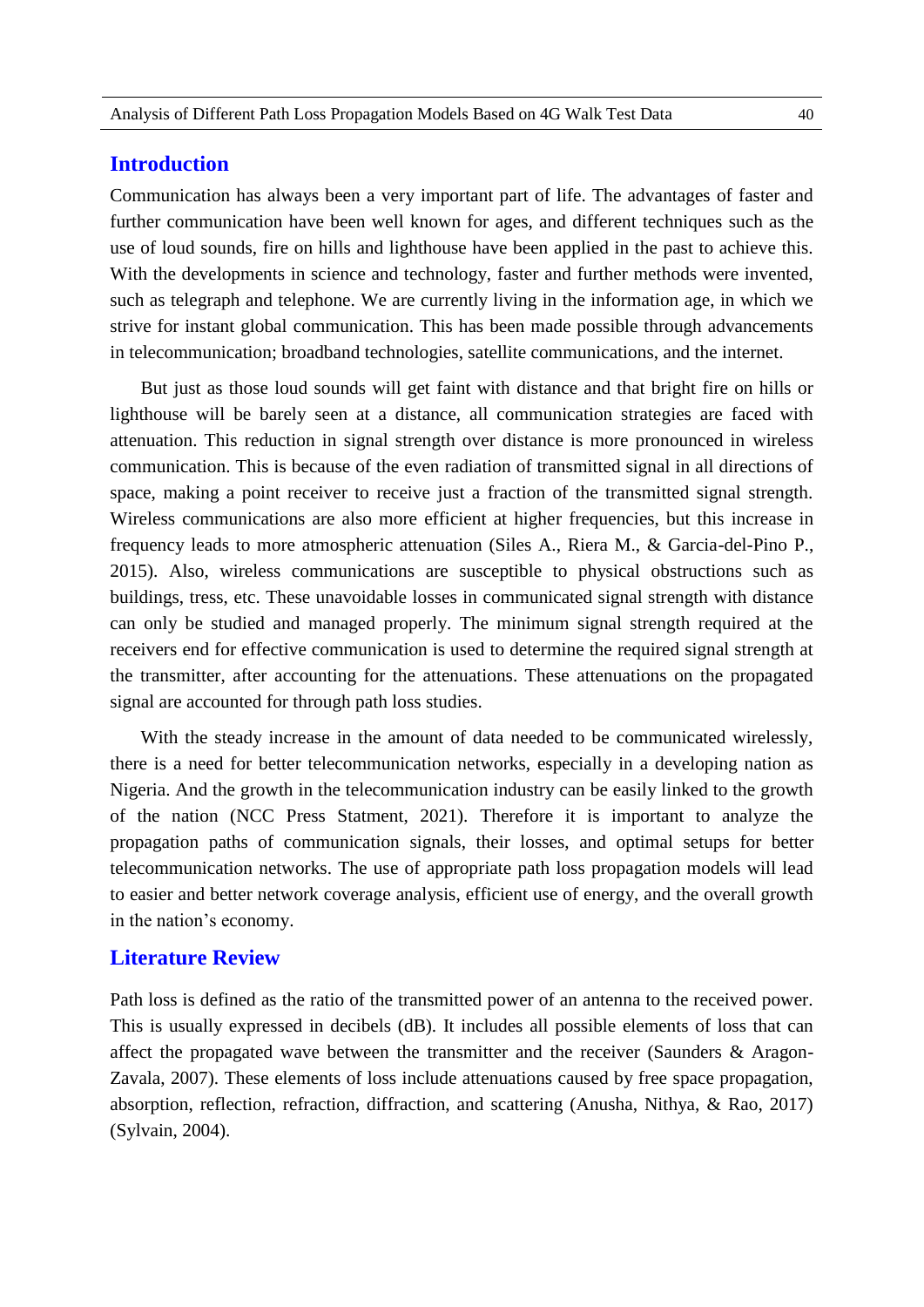Path loss propagation calculations are very important, especially for wireless communication systems. They play a key role in determining the strength of transmitted signal at any point, both outdoors and indoors. Path loss can be calculated for different terrain profiles such as urban, sub-urban, and rural (Anusha, Nithya, & Rao, 2017).

There are different ways of calculating path loss. There are the Statistical methods, the Deterministic methods, and the Empirical methods (Rakesh, Maheswari & Srivatsa, 2014). Statistical methods make use of probability analysis in predicting path loss. It is the least accurate method. Deterministic methods make use of electromagnetic propagation equations, calculating for reflection, refraction, diffraction, scattering, etc. It is the most accurate method, but it is very impractical to use in most cases. It requires a lot of calculation and computational effort, and even requires a detailed 3-dimensional map of every study area. Empirical methods are the most used methods. In this method defined equations are formed from the results of several measurements (Anusha, Nithya, & Rao, 2017). These defined equations can be used to calculate the path loss other similar location, making Empirical methods the most practical.

Empirical methods have different models of equations which are used for different study area parameters such as the type of cell, the terrain type, the base transceiver station (BTS) antenna height and the MNO carrier frequency. Examples of these models include;

Free space path loss (FSPL)

Okumura model

Okumura-Hata model.

COST 231-Hata model etc. (Saunders & Aragon-Zavala, 2007).

#### **Free Space Path Loss (FSPL) Model**

FSPL model is used when there are no obstructions between the transmitter and receiver. That is, there is a direct line of sight between the transmitter and the receiver antennas. The path loss in this model is only dependent on the distance between the transmitter and receiver, and the operating frequency. Equation 1 shows a path loss formula for free space, which is calculated in decibels (Klozar & Prokopec, 2011).

$$
L_{FS} = 32.44 + 20 \log(f) + 20 \log(d) \tag{1}
$$

Where: LFS is the FSPL in decibels (dB).

f is the operating frequency in megahertz (MHz).

d is the distance in kilometers (km).

Figure 1 presents an example graph of the FSPL for different frequencies at different distances (Wisptools).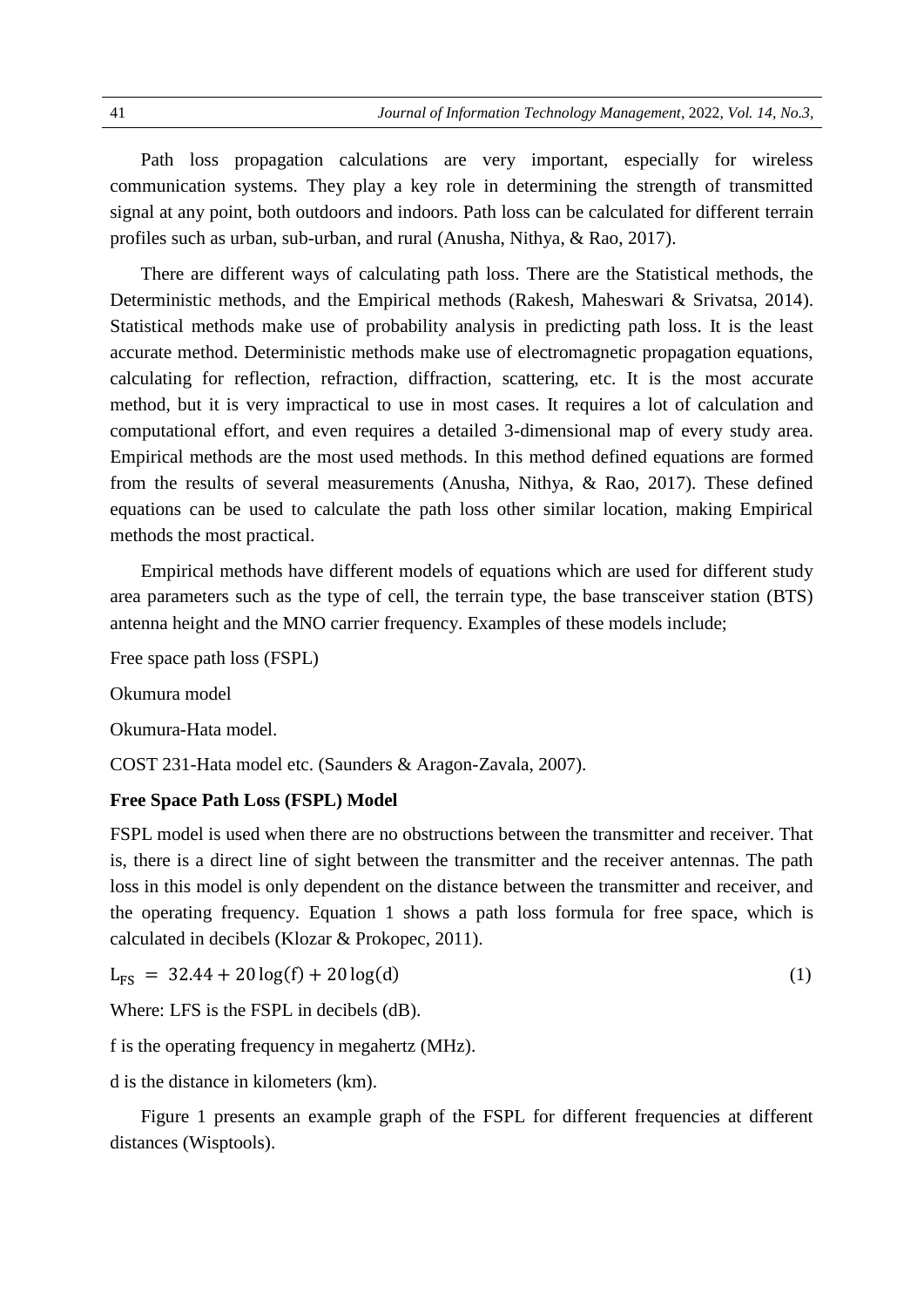

Figure 1. Graph of FSPL for Different Frequencies at Different Distances.

#### **Okumura Model**

This empirical model is based on extensive drive test measurements made in Japan at several frequencies, ranging from 150MHz to 1920MHz. It is developed for macro-cells with cells diameters of 1km to 100km. The height of the BTS antenna is between 30m to 100m. This model considers some propagation parameters such as the type of environment, and the irregularities in the terrain. Equation 2 below shows the Okumura model formula for path loss calculation (Obot, Simeon & Afolayan, 2011).

$$
L_{50} = L_{FS} + A_{mu} - G_{h_b} - G_{h_m} - G_{AREA}
$$
 (2)

Where: L50 is the the 50th percentile, the median value of path loss in decibels (dB)

LFS is the FSPL in decibels (dB), as shown in Equation 1

Amu is the median attenuation relative to free space in decibels (dB)

Ghb is the BTS antenna height gain factor in decibels (dB)

Ghm is the mobile antenna height gain factor in decibels (dB)

GAREA is the correction factor based on the type of environment, in decibels (dB)

Ghb and Ghm are calculated, based on the height of the BTS antenna (hb) and mobile antenna height (hm), using the following formulae (Anusha, Nithya, & Rao, 2017);

$$
G_{h_b} = 20 \log \left(\frac{h_b}{200}\right) \qquad ;1000m > h_b > 30m \tag{3}
$$

$$
G_{h_b} = 10 \log(\frac{h_b}{200}) \qquad ; h_b < 30 \,\text{m} \tag{4}
$$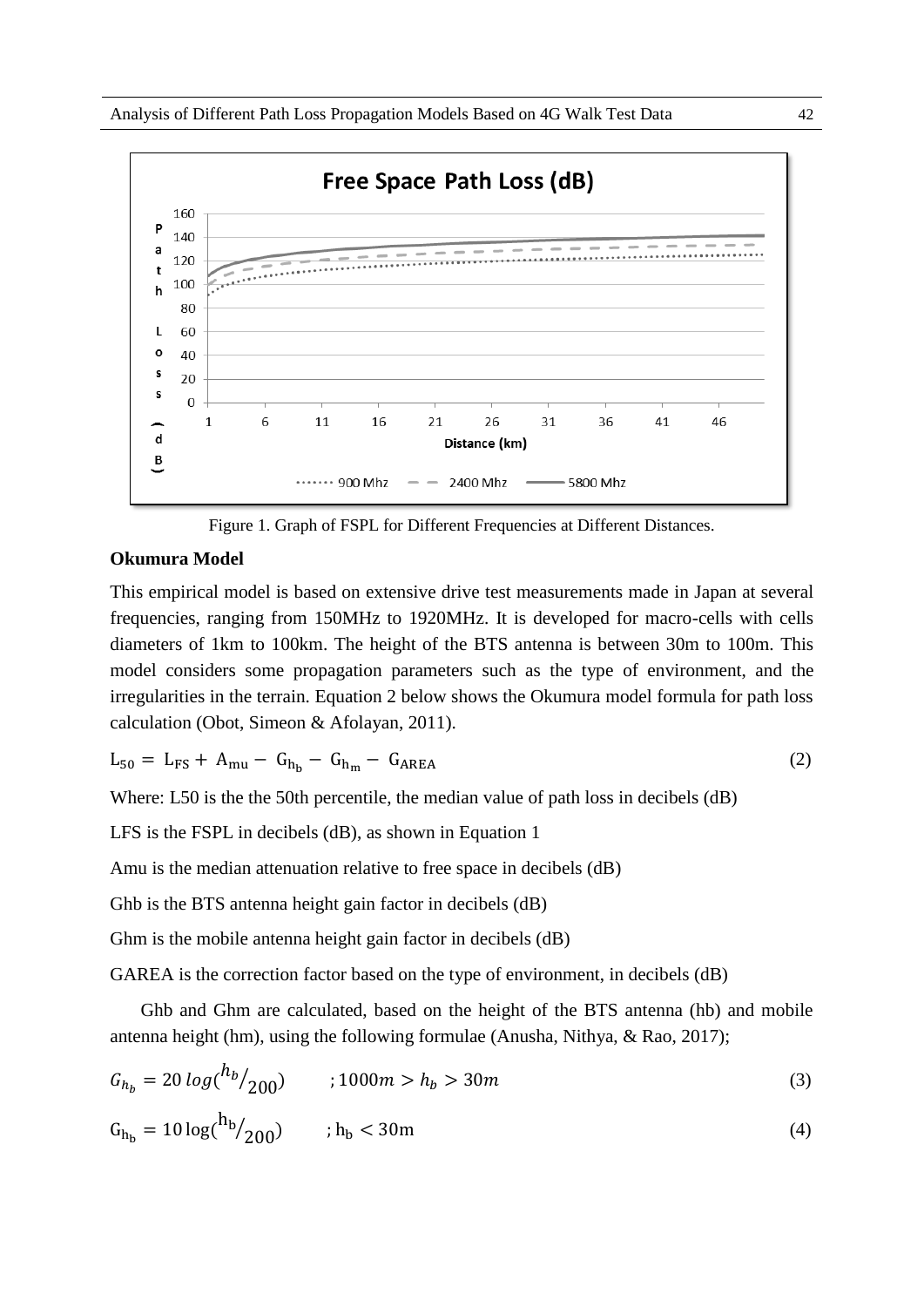$$
G_{h_m} = 20 \log(\frac{h_m}{3}) \qquad ; 10m > h_m > 3m
$$
  
\n
$$
G_{h_m} = 10 \log(\frac{h_m}{3}) \qquad ; h_m < 3m
$$
\n(5)

The values for Amu and GAREA are gotten from the plots in Figure 2. The median attenuation (Amu) plot shown is for a quasi-smooth urban area, and it is dependent on the operating frequency and the distance between the antennas. The correction factor (GAREA) depends on the operating frequency and the type of terrain being studied (Obot, Simeon & Afolayan, 2011).



Figure 2. The Correction Factor  $G_{AREA}$  and Median Attenuation  $A_{mu}$  for Different Terrains.

#### **Okumura-Hata Model**

This model is based on Okumura's report, improved for better computational use. The model is suitable of ultra-high frequencies (UHF) and very high frequencies (VHF) land mobile radio services. Its applicable frequency range is 100MHz–1500MHz, a distance range of 1km–20km, BTS antenna heights of 30 m - 200 m, and mobile antenna heights of 1m-10m (Hata, 1980). This model is divided into three types, based on the terrain type, they are;

Open area: which accounts for open spaces, no tall trees or buildings in the propagation path, 300m-400m cleared land, like farmlands and open fields.

Suburban area: they include villages or highways, scattered with trees and houses with some obstacles, but not very congested.

Urban area: these are built up cities or large town, containing large buildings, close houses, and thick tall trees (Saunders & Aragon-Zavala, 2007).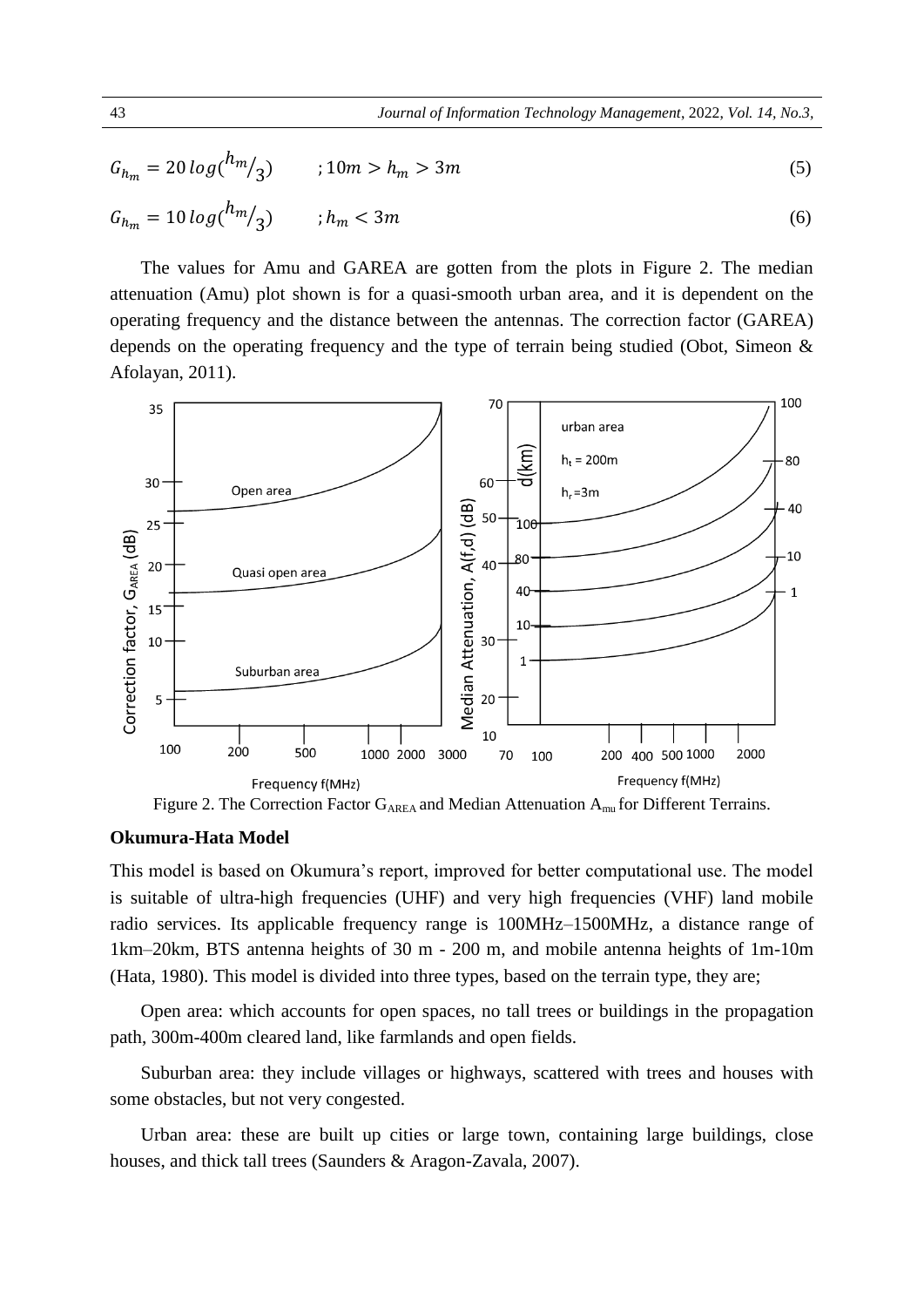The Okumura-Hata models for the median path loss for the different terrains are shown in Equations 7, 8 and 9 (Sylvain, 2004).

| For Urban areas:                                      |      |
|-------------------------------------------------------|------|
| $L_{OH} = A + B \log R - E$                           | (7)  |
| For Suburban areas:                                   |      |
| $L_{OH} = A + B \log R - C$                           | (8)  |
| For Open areas:                                       |      |
| $L_{OH} = A + B \log R - D$                           | (9)  |
| Where;                                                |      |
| $A = 69.55 + 26.16 \text{log}f - 13.82 \text{log}h_h$ | (10) |
| $B = 44.9 - 6.55 \log h_h$                            | (11) |
| $C = 2(\log(\frac{f}{28}))^2 + 5.4$                   | (12) |
| $D = 4.78$ (logf) <sup>2</sup> + 18.33logf + 40.94    | (13) |
| R is the link distance in kilometers (km).            |      |

f is the operating frequency in megahertz (MHz).

hb is the BTS antenna height in meters (m).

For Urban area calculations, "E" has different formulas which are dependent on the type of city and the operating transmission frequency.

For large cities, and  $f \geq 300$ MHz:  $E = 3.2 \left( \log(11.7554h_m) \right)^2 - 4.97$  (14) For large cities, and  $f < 300$ MHz:  $E = 8.29 \left( \log(1.54 h_m) \right)^2 - 1.1$  (15) For medium to small cities:  $E = (1.1 \log f - 0.7) h_m - (1.56 \log f - 0.8)$  (16) hm is the mobile antenna height in meters (m).

#### **COST 231-Hata Model**

This model was devised as an extension of the Okumura-Hata model. It is used for a frequency range of 500MHz - 2000MHz (Abhayawardhana et al., 2005). It focuses on the Okumura-Hata model for medium and small cities. The path loss "LC" in decibels (dB) according to COST 231-Hata model formula is shown in Equation 17 (Saunders & Aragon-Zavala, 2007).

 $L_C = F + BlogR - E + G$ (17)

Where;

 $f = 46.3 + 33.9 \log f - 13.82 \log h_b$  (18)

hb is the BTS antenna height in meters (m).

B & R terms are the same as defined in Okumura-Hata model above.

E as defined in Equation 16 (for medium to small cities).

For medium-sized cities and suburban areas:  $G = 0dB$  (19)

For metropolitan areas:  $G = 3dB$  (20)

#### **Methodology**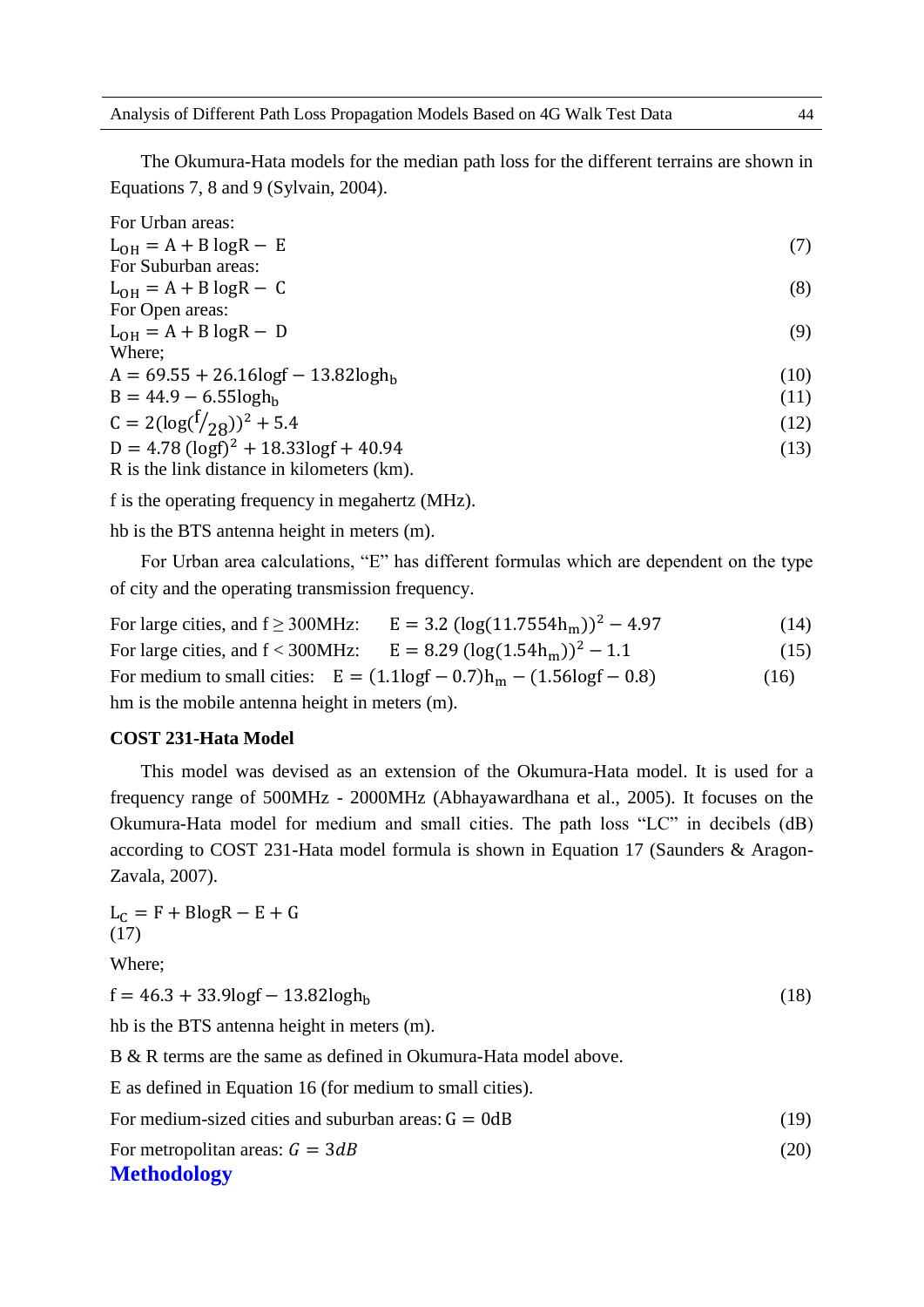A geographical analysis of the study area is reviewed to determine the most suitable path loss model for calculations. The data acquisition method is also analyzed.

#### **Study Area**

The study area is Choba, a suburban area in Port Harcourt, Rivers State, a coastal state in Nigeria. It is a busy commercial area, and very populated, mainly because of the presence of a federal university – the University of Port Harcourt (Uniport) in the area. Typical of coastal states, there are vegetation and tall trees around, but there are not many trees in the developed area. The area also lacks high rising buildings, most less than four stories. The map of Choba, as shown in Figure 3, has the coordinate 4.8941° N, 6.9263° E (Google, n.d.).



Figure 3. Map Showing the Study Area – Choba, Port Harcourt.

#### **Data Acquisition Method**

A walk test within the University of Port Harcourt was carried out on the evening of 9th October 2021, around 5pm. The atmosphere was cloudy as it was about to rain. The test was carried out using two Android mobile applications; Network Signal Info and G-NetTrack Lite, using a Samsung J4 Android phone.

Network Signal Info is a mobile app which provides detailed information of the currently used network, showing the signal strength, location of the BTS and the distance between the mobile device and the BTS (KAIBITS Software GmbH, 2021). Through this app, the map location of the BTS connected to, with the eNodeB identifier and Cell ID numbers were known. It also showed the distance between the mobile phone and the BTS, as well as the signal strength simultaneously.

G-NetTrack Lite is the second mobile app used during this project. It is a net monitor and drive test application used for 5G/4G/3G/2G radio network (GyokovSolutions, 2021). This app was used to trace out the map path taken doing the test as shown in Figure 4.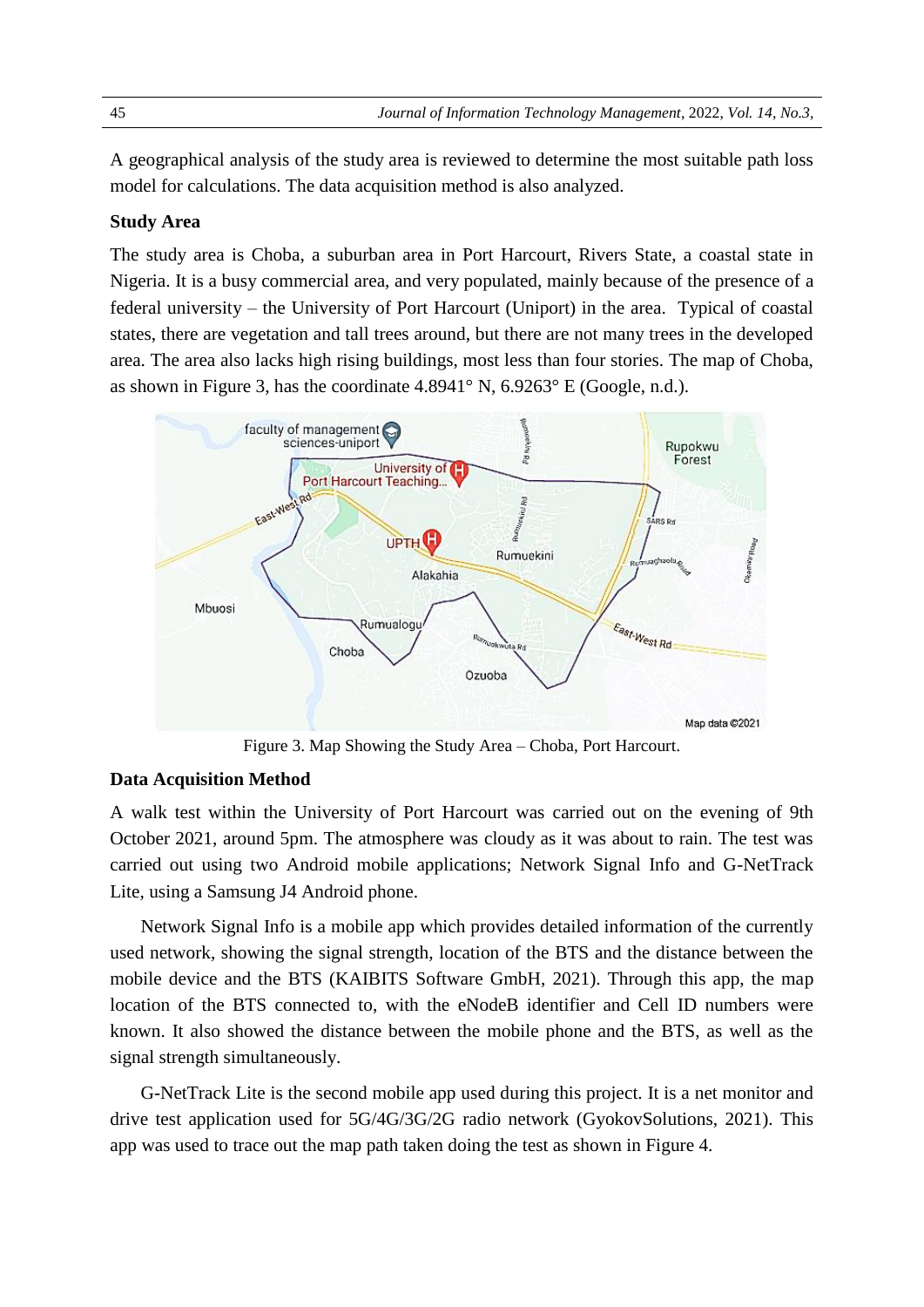Other details such as the BTS antenna height was gotten from the mobile network operator (MNO) used, using the eNodeB identifier and Cell ID numbers. The mobile antenna height was obtained through measurement. The referenced MNO is a 4G/LTE network, and its operating frequency is 800MHz (NCC Frequency Allocation, 2020).



Figure 4. Map of Path Taken During the Walk Test.

## **Results and Discussion**

Here, the data from the walk test is tabulated. Using the data and known parameters such as the mobile height, BTS antenna height and distances, four path losses are calculated with the four models (FSPL, Okumura, Okumura-Hata and Cost 231-Hata models). These calculated path losses are graphically compared with the measured path loss using graphs.

## **Measured Data**

The reference BTS antenna height measures 32 meters and the mobile antenna height is 1 meter. Table 1 shows the recorded distances between the BTS and mobile antennas in kilometers (km), and the signal strength at those distances in decibel millwatts (dBm).

| Distance (km) | <b>Signal Strength (dBm)</b> |  |  |  |
|---------------|------------------------------|--|--|--|
| 0.090         | $-79$                        |  |  |  |
| 0.130         | $-83$                        |  |  |  |
| 0.170         | $-75$                        |  |  |  |
| 0.210         | $-76$                        |  |  |  |
| 0.250         | $-79$                        |  |  |  |
| 0.290         | $-81$                        |  |  |  |
| 0.330         | $-88$                        |  |  |  |
| 0.370         | $-80$                        |  |  |  |
| 0.410         | $-86$                        |  |  |  |
| 0.450         | $-84$                        |  |  |  |

Table 1. Measured Distances and Signal Strength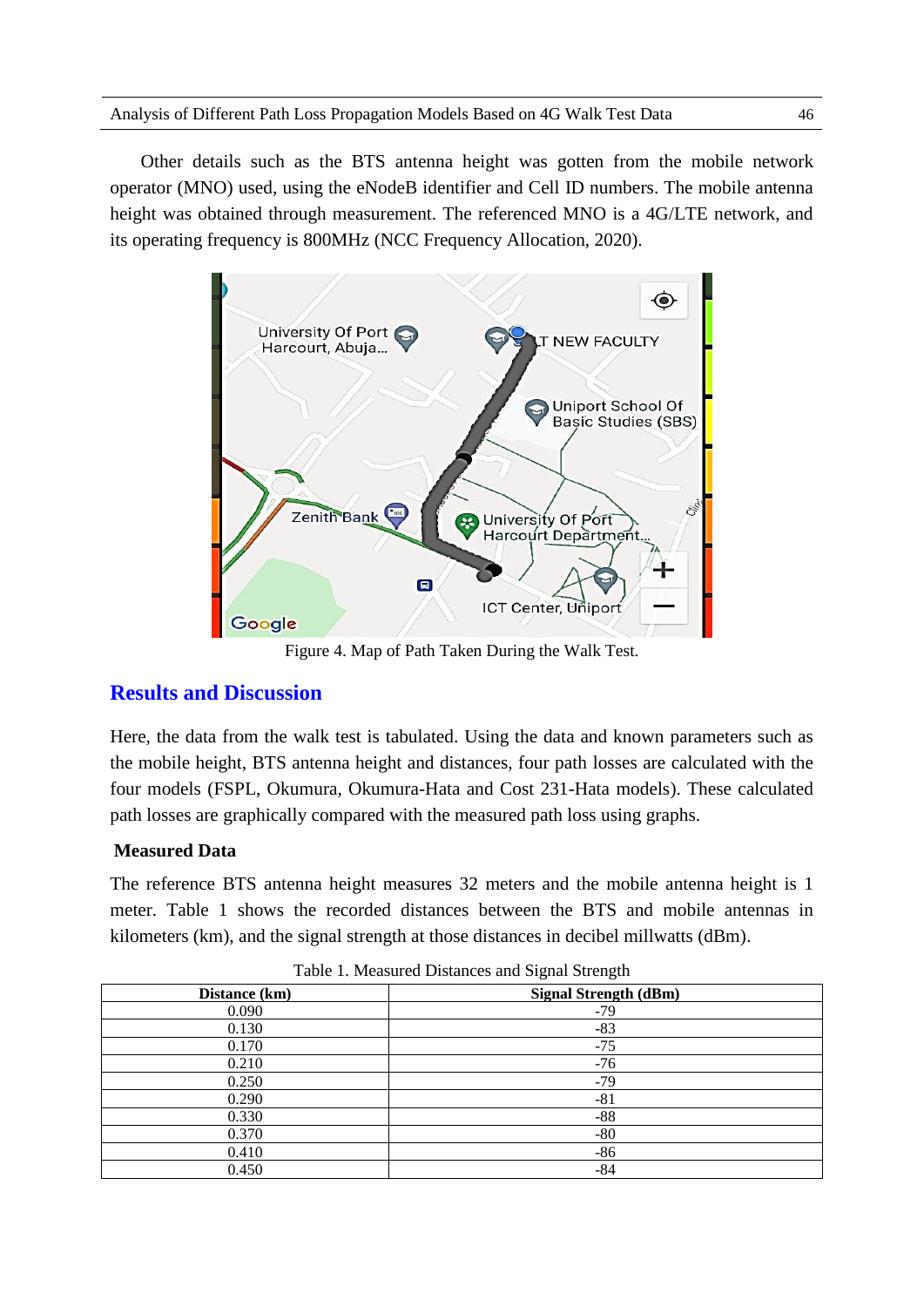#### **Calculated Data**

Using the four reviewed path loss propagation models (FSPL, Okumura, Okumura-Hata and Cost 231-Hata models), the known parameters are used to calculate the path losses based on each model. The path loss propagation of the measured signal strength is also calculated by assuming the BTS transmission power of 200mW (23dBm) as recommend (3GPP, 2016). Equation 21 shows the formula for calculating the path loss of measure signal strength in decibel (dB).

$$
L_{dB} = 23 - MSS - 30\tag{21}
$$

Where MSS is the Measured Signal Strength in decibel millwatts (dBm).

Table 2 shows the measured and calculated path losses (in dB) at different distances (in km).

| Distance (km) | Measured PL | <b>FSPL</b> | Okumura  | Okumura-Hata | COST 231-Hata |
|---------------|-------------|-------------|----------|--------------|---------------|
| 0.090         | 72          | 117.9733    | 143.6633 | 30.6756      | 40.7756       |
| 0.130         | 76          | 125.3278    | 151.0178 | 43.5607      | 53.6607       |
| 0.170         | 68          | 130.6931    | 156.3831 | 52.9606      | 63.0606       |
| 0.210         | 69          | 134.9193    | 160.6093 | 60.3649      | 70.4649       |
| 0.250         | 72          | 138.4063    | 164.0963 | 66.4742      | 76.5742       |
| 0.290         | 74          | 141.3747    | 167.0647 | 71.6749      | 81.7749       |
| 0.330         | 81          | 143.9590    | 169.6490 | 76.2025      | 86.3025       |
| 0.370         | 73          | 146.2472    | 171.9372 | 80.2114      | 90.3114       |
| 0.410         | 79          | 148.3003    | 173.9903 | 83.8084      | 93.9084       |
| 0.450         | 74          | 150.1621    | 175.8521 | 87.0703      | 97.1703       |

Table 2. Measured and Calculated Path Losses at Different Distances

Figure 5 shows that the Okumura model calculation is done using Amu of 12dB (median attenuation at 800 MHz,  $0.09$  km  $-0.5$  km), and GAREA of 7 dB (for Suburban area at 800MHz). The Okumura-Hata model calculation is done using the Suburban formula. Further, a small Suburban city is also considered for the COST 231-Hata model calculation.



Figure 5. The measured and calculated path losses against various values of distance.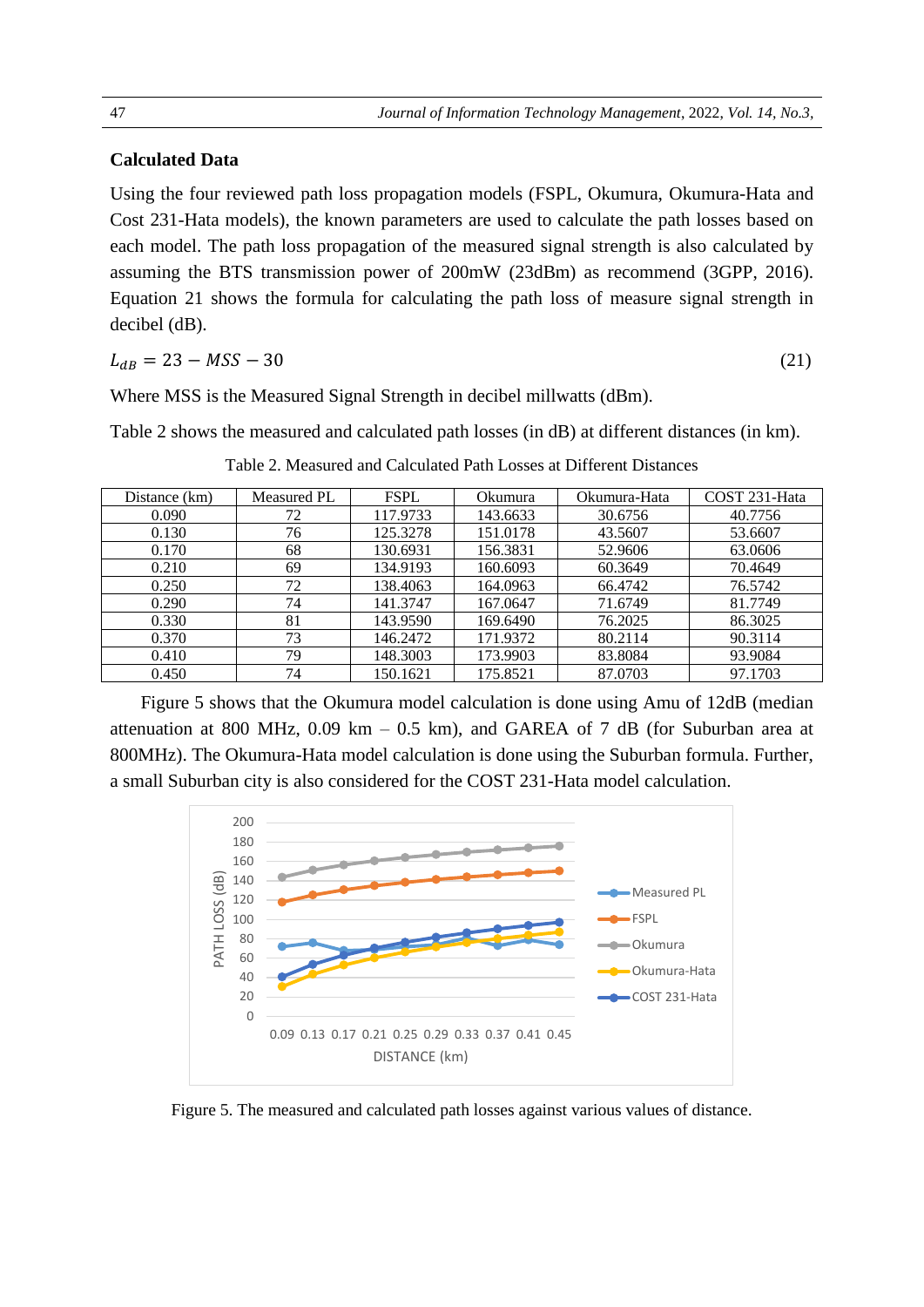### **Conclusion**

The result and graph comparison of the four studied path loss propagation models (FSPL, Okumura, Okumura-Hata, and COST 231-Hata models) shows that Okumura-Hata model and COST 231-Hata model were the closest to the measured path loss data. This is an expected observation, because Okumura-Hata and COST 231-Hata models are model improvements of the FSPL and Okumura models.

#### **Conflict of interest**

The authors declare no potential conflict of interest regarding the publication of this work. In addition, the ethical issues including plagiarism, informed consent, misconduct, data fabrication and, or falsification, double publication and, or submission, and redundancy have been completely witnessed by the authors.

#### **Funding**

The author(s) received no financial support for the research, authorship, and/or publication of this article

#### **References**

- 3 rd Generation Partnership Project (3GPP). (2016). *Technical Specification Group Radio Access Network; Evolved Universal Terrestrial Radio Access (E-UTRA); TDD Home eNodeB (HeNB) Radio Frequency (RF) Requirements Analysis.* Technical Report, 13(0).
- Abhayawardhana, V. S., Wassell, I. J., Crosby, D., Sellars, M. P. & Brown, M. G. (2005). *Comparison of Empirical Propagation Path Loss Models for Fixed Wireless Access Systems*. IEEE 61st Vehicular Technology Conference, 2005, pp.73-77, 1, doi: 10.1109/VETECS.2005.1543252.
- Anusha, V. S., Nithya, G. K. & Rao, S. N. (2017). *A Comprehensive Survey of Electromagnetic Propagation Models*. International Conference on Communication and Signal Processing (ICCSP), 2017, pp. 1457-1462, doi: 10.1109/ICCSP.2017.8286627.
- Google. (n.d.). [Google map of Choba, Port Harcourt]. Retrieved October 6, 2021, from https://www.google.com/maps/place/Choba,+500102/@4.8843854,6.894629,13z/data=!3m1!4b 1!4m5!3m4!1s0x1069d0718ffef741:0xb3d11af9c6caf824!8m2!3d4.8940975!4d6.9262805
- GyokovSolutions. (2021). *G-NetTrack Lite* (14.8) [Mobile app]. Play Store https://play.google.com/store/apps/details?id=com.gyokovsolutions.gnettracklite&hl=en&gl=U S
- Hata, M. (1980). *Empirical Formula for Propagation Loss in Land Mobile Radio Services*. IEEE Transactions on Vehicular Technology, 29(3), pp. 317-325
- KAIBITS Software GmbH. (2021). *Network Signal Info* (5.68.07) [Mobile app]. Play Store https://play.google.com/store/apps/details?id=de.android.telnet&hl=en&gl=US
- Klozar, L. & Prokopec, J. (2011). *Propagation Path Loss Models for Mobile Communication*. Proceedings of 21st International Conference Radioelektronika 2011, pp. 1-4, doi: 10.1109/RADIOELEK.2011.5936478.
- Nigerian Communications Commission (NCC). (2020). *Frequency Allocation: Frequency Assignment Tables*. https://www.ncc.gov.ng/technology/spectrum/frequency-allocation.